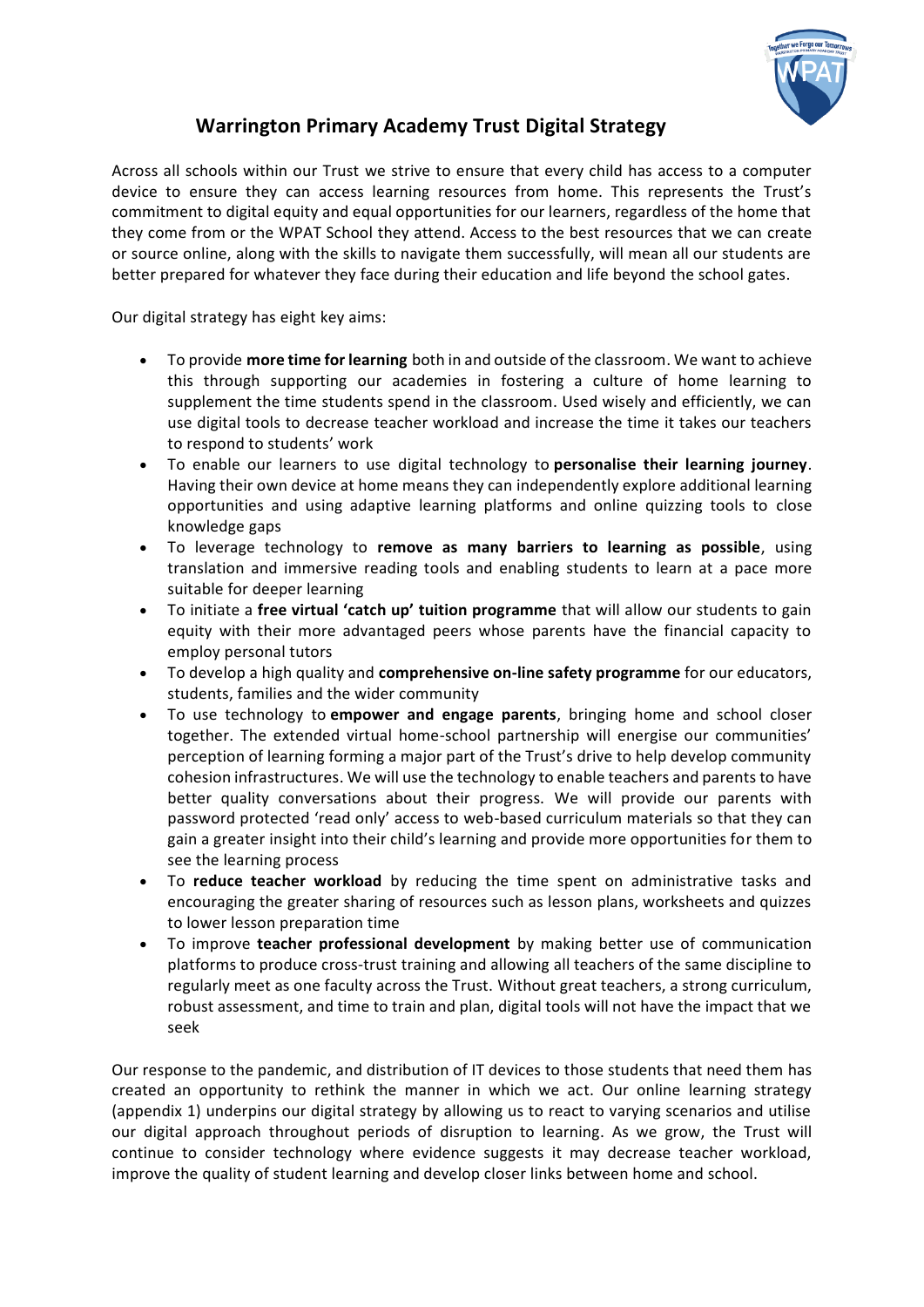

## **Appendix 1 – Online Learning Strategy**

On 2<sup>nd</sup> July 2020, the DfE published their Guidance for the full opening of schools. Their guidance outlined the expectations that **'remote education may need to be an essential component in the delivery of the school curriculum for some pupils, alongside classroom teaching, or in the case of a local lockdown'** 

This strategy document will be monitored throughout the course of the academic year and amended in line with any future guidance issued by the DfE.

WPAT endeavours to ensure that each school within the Trust has robust, easy to invoke plans in place to ensure that any pupils being educated at home for a variety of reasons (shielding, quarantine, lock down etc.) are given the support they need to access a broad, balanced curriculum that is relevant & impactful to ensure they continue to make good progress.

Primarily, our aim is to have a strategy/contingency plans in place that provides us with capacity to offer remote education despite logistical challenges imposed due to large numbers of children isolating at home or local/national lockdowns.

Schools within the Trust will work with parents and carers to ensure provision offered by our schools can be managed at home with ease.

Our strategy is a 3 tiered approach based on the differing scenarios that may occur.

| Level 1<br>Pupils are isolating unable<br>to come in to school but<br>are well enough to access<br>learning or have other non<br>covid related reasons they<br>are unable to attend<br>school<br>i.e. Broken leg or<br>recovering from an<br>operation. | $\bullet$<br>$\bullet$<br>$\bullet$<br>$\bullet$ | In September 2020/21, teachers will ensure all children/parents are aware of these<br>plans, outlining expectations and to urge they check access to software & resources in<br>the event they are required<br>Children accessing home learning digitally will receive same offer as in school. Classes will<br>be live streamed or uploaded to TEAMS/GOOGLE CLASSROOM etc. by class teacher<br>Daily timetables will be prepared and uploaded for guidance<br>Work, documents and relevant learning links uploaded and stored for all subject areas<br>taught<br>Access to daily live streaming of Phonics, English, Spelling and Maths delivered by class<br>teacher and/or TA's |
|---------------------------------------------------------------------------------------------------------------------------------------------------------------------------------------------------------------------------------------------------------|--------------------------------------------------|------------------------------------------------------------------------------------------------------------------------------------------------------------------------------------------------------------------------------------------------------------------------------------------------------------------------------------------------------------------------------------------------------------------------------------------------------------------------------------------------------------------------------------------------------------------------------------------------------------------------------------------------------------------------------------|
|                                                                                                                                                                                                                                                         | П                                                | All lessons recorded will be saved on Teams and available for parents/carers to access<br>when suitable due to logistics with childcare, devices, home internet bandwidth etc.                                                                                                                                                                                                                                                                                                                                                                                                                                                                                                     |
|                                                                                                                                                                                                                                                         | П                                                | Individual Portfolios will allow pupils to upload work to and receive feedback                                                                                                                                                                                                                                                                                                                                                                                                                                                                                                                                                                                                     |
|                                                                                                                                                                                                                                                         | П.                                               | Feedback and assessment of learning to be offered in various ways i.e.<br>During the lesson, children 'at home' can ask questions, use chat, answer<br>$\circ$<br>questions, make suggestions and be included as if in the classroom.<br>Teaching assistants from the year group will support that group by being<br>$\circ$<br>online during the lessons, asking and answering questions, supporting the<br>teaching element, supporting learners, responding to written comments.<br>If only a few children are at home, they will be on the screen in the<br>$\circ$<br>classroom and can put up their hand on Teams, so teacher can see this.                                  |
|                                                                                                                                                                                                                                                         | П                                                | Workbook & stationary packs delivered to home if required                                                                                                                                                                                                                                                                                                                                                                                                                                                                                                                                                                                                                          |
|                                                                                                                                                                                                                                                         | Π.                                               | Check in via phone from class teacher or TA to offer additional support as required                                                                                                                                                                                                                                                                                                                                                                                                                                                                                                                                                                                                |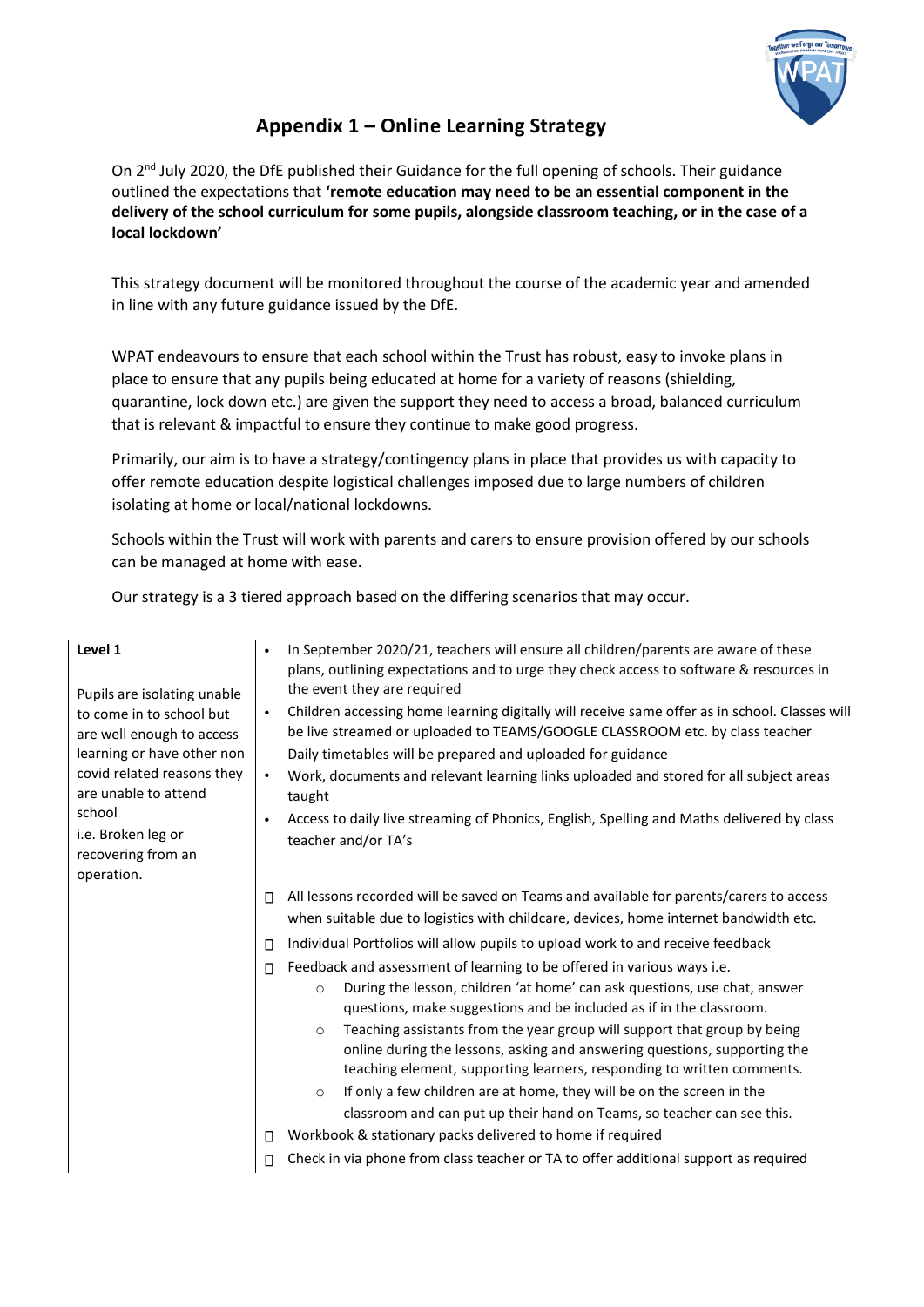

|                              | lessons for their specific class/year group                                                                                                                                                                              |  |  |
|------------------------------|--------------------------------------------------------------------------------------------------------------------------------------------------------------------------------------------------------------------------|--|--|
|                              | Expectation is when staff are in school supporting Key worker bubbles they will live stream                                                                                                                              |  |  |
| continue to attend school)   | All statutory checks - Fire Wardens, DSL and First Aiders will be in school and identified on<br>rota                                                                                                                    |  |  |
| and vulnerable children will | Maintain minimum numbers of staff to reduce possibility or spread of infection                                                                                                                                           |  |  |
| the children of key workers  | or school                                                                                                                                                                                                                |  |  |
| event of a local lockdown,   | Staff identified as extremely clinically vulnerable and or ill unable to work from home                                                                                                                                  |  |  |
| (WPAT expects that in the    | Staff working from home delivering and supporting home learning                                                                                                                                                          |  |  |
|                              | Staff to be in school for vulnerable and key worker children                                                                                                                                                             |  |  |
| lockdown.                    | Formulate a rota identifying staff for key worker bubbles in school including                                                                                                                                            |  |  |
| Local or whole school        | Schools will also be required to:                                                                                                                                                                                        |  |  |
| Level 3                      | Same learning offering as above in Level 1 & 2 however this applies to all classes in the school.                                                                                                                        |  |  |
|                              | Establish and fine tune emergency package until a supply cover can be established to<br>deliver live lessons                                                                                                             |  |  |
|                              |                                                                                                                                                                                                                          |  |  |
|                              | In addition to the 'In house buddy teacher' model, we will have a 'MAT wide buddy teacher'<br>model that allows teachers & TA's across our schools to support as required in the event of<br>staff being unfit for work. |  |  |
|                              |                                                                                                                                                                                                                          |  |  |
|                              |                                                                                                                                                                                                                          |  |  |
|                              | Foundation subjects will follow<br>$\circ$<br>standard WPAT KO's and MTP's                                                                                                                                               |  |  |
|                              | Weekly plans for Spelling lessons                                                                                                                                                                                        |  |  |
|                              | Guided reading will be uploaded o<br>$\circ$                                                                                                                                                                             |  |  |
|                              | followed                                                                                                                                                                                                                 |  |  |
|                              | Set Maths & English Units will be<br>$\circ$                                                                                                                                                                             |  |  |
|                              | All LTP and MTPs shared $\circ$ Basic<br>$\circ$<br>skills packages created                                                                                                                                              |  |  |
|                              |                                                                                                                                                                                                                          |  |  |
|                              | actioned in the event of this scenario:                                                                                                                                                                                  |  |  |
|                              | *If the class teacher is unwell an 'In house buddy teacher' approach will be adopted to ensure<br>work is uploaded and teaching continuous. The following contingency measures will be                                   |  |  |
|                              |                                                                                                                                                                                                                          |  |  |
|                              | Produce and upload weekly timetables to support parents and carers                                                                                                                                                       |  |  |
|                              | Support and promote consistent communication<br>Assess the needs of SEND and vulnerable pupils and adapt as required                                                                                                     |  |  |
|                              |                                                                                                                                                                                                                          |  |  |
| isolating at home including  | Issue of IT equipment to families that need it                                                                                                                                                                           |  |  |
| The entire school bubble is  |                                                                                                                                                                                                                          |  |  |
| Level <sub>2</sub>           | Same offering as above in Level 1 however all learning will be delivered from home assuming<br>class teacher and TA are well*                                                                                            |  |  |
|                              |                                                                                                                                                                                                                          |  |  |
|                              | absent to overcome any learning barriers                                                                                                                                                                                 |  |  |
|                              | engagement overview. Schools will follow up with parents/carers when children are                                                                                                                                        |  |  |
|                              | Online engagement monitoring of home learners tracked via daily registers and weekly<br>П                                                                                                                                |  |  |
|                              | Use of communication tools e.g. Dojo<br>$\Box$                                                                                                                                                                           |  |  |